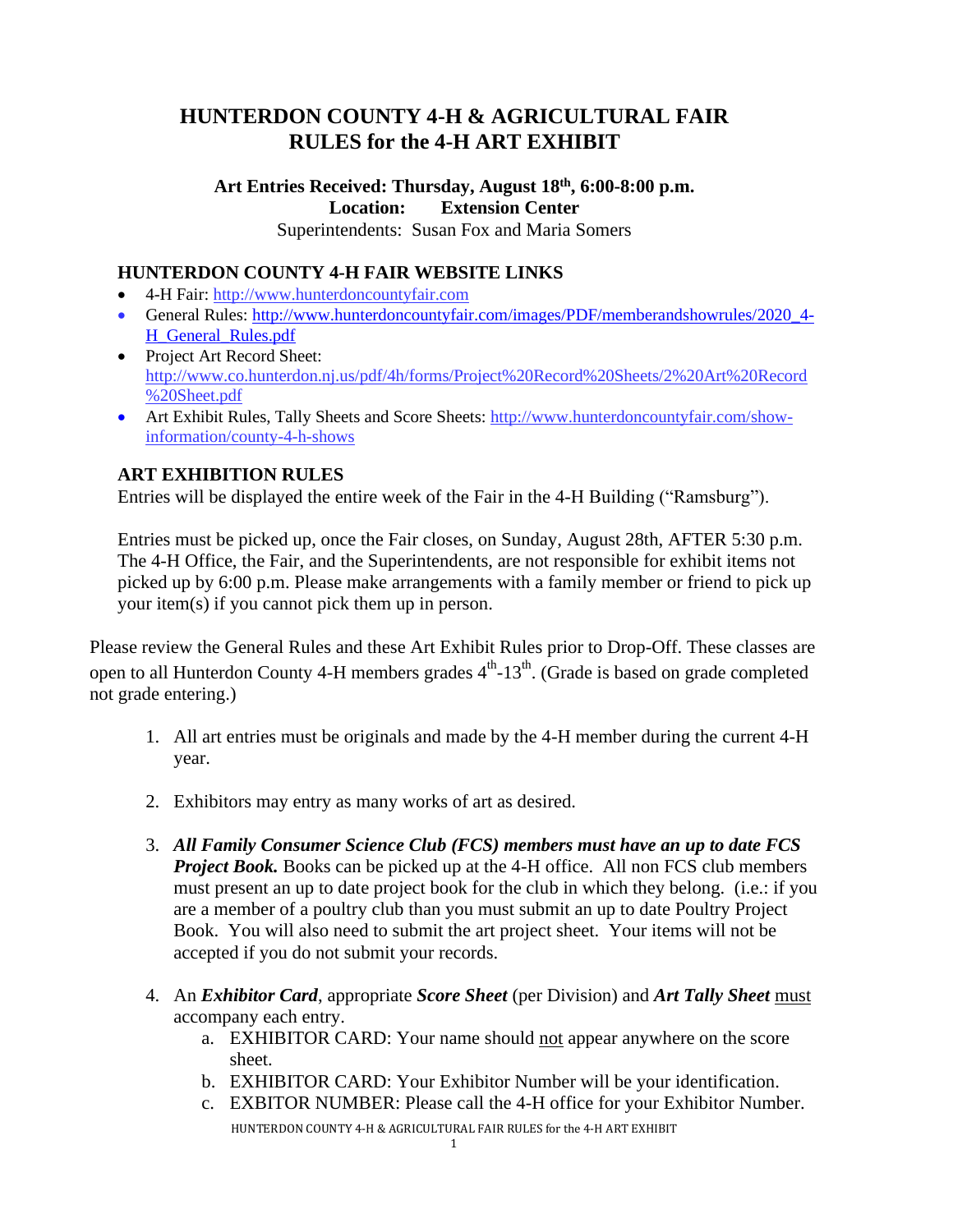- d. DIVISION: Division I includes 4th 7th grades and Division II includes 8th 13th grades.
- 5. All exhibit items, EXCEPT jewelry, pottery/ceramics, and/or other dimensional art, MUST be covered with acetate which is available at the 4-H Office. If items do not come covered, they will not be accepted.
- 6. Hanging items: Must have wire or picture hook securely attached to back of display. If items do not come equipped for hanging, they will not be exhibited.) DO NOT USE duct tape. Use only heavy duty packing tape. REMOVE GLASS from art work to be hung.
- 7. The back of each artwork should be labeled in pencil with the 4-H member's name, address, phone number, Division, class and title, if there is one. There should be no name visible on the front of the artwork.

*Awards:* 4-H members will receive a participation certificate for their Fair art entries in this project area and are eligible for ribbons and overall division awards. *Presentation of Awards*  will be held **TBD**.

| ATUDIVISION - URSSES                 |                                      |                   |                            |
|--------------------------------------|--------------------------------------|-------------------|----------------------------|
| 1. Drawing                           | 2. Sculpture                         | 3. Painting       | 4. Pottery                 |
| 1a. Soft Pastels                     | 2a. Clay                             | 3a. Oil           | 4a. Hand-Formed such as    |
| 1b. Charcoal                         | 2 <sub>b</sub> . Wood                | 3b. Acrylic       | bowl, pitcher, cup, plate, |
| 1c. Pencil                           | 2c. Papier Mache                     | 3c. Watercolor    | vase, etc.                 |
| 1d. Crayon                           | 2d. Plaster                          | 3d. Air Brush     | 4b. Wheel-Thrown such as   |
| 1e. Colored Pencil                   | 2e. Wire                             | 3e. Tempera Paint | bowl, pitcher, cup, plate, |
| 1f. Oil Pastel                       | 2f. Metal                            | 3f. Paint by #    | vase, etc.                 |
| 1g. Marker                           | 2g. Other                            | 3g. Other         |                            |
| 1h. Ink Wash                         |                                      |                   |                            |
| 1i. Paint Pen                        |                                      |                   |                            |
| 1j. Mixed Media                      |                                      |                   |                            |
| 5. Printmaking                       | 6. Jewelry                           | 7. Collage        | 8. Mixed Media             |
| 5a. Screen Printing                  | 6a. Enameling                        |                   |                            |
| 5b. Block Printing                   | 6 <sub>b</sub> . Silver              |                   |                            |
| 5c. Mono-prints                      | 6c. Other                            |                   |                            |
| 5d. Lithography                      | Note: Jewelry that has plastic beads |                   |                            |
| 5e. Intaglio (Relief) Print          | fimo, or was made from a kit, etc.,  |                   |                            |
| 5f. Handmade Paper                   | should be entered under Crafts       |                   |                            |
| 5g. Other                            |                                      |                   |                            |
| 9. Miscellaneous                     | 10. Stained Glass                    | 11. Recycled Art  | 12. Leather Tooling        |
| 9a. Technical Drawing                | Note: Make sure items can be hung    |                   |                            |
| 9b. Computer Generated Art (original | or displayed on a flat surface       |                   |                            |
| design)                              |                                      |                   |                            |
| 9c. Other                            |                                      |                   |                            |

#### **Hunterdon County 4-H and Agricultural Fair Art Division - Classes**